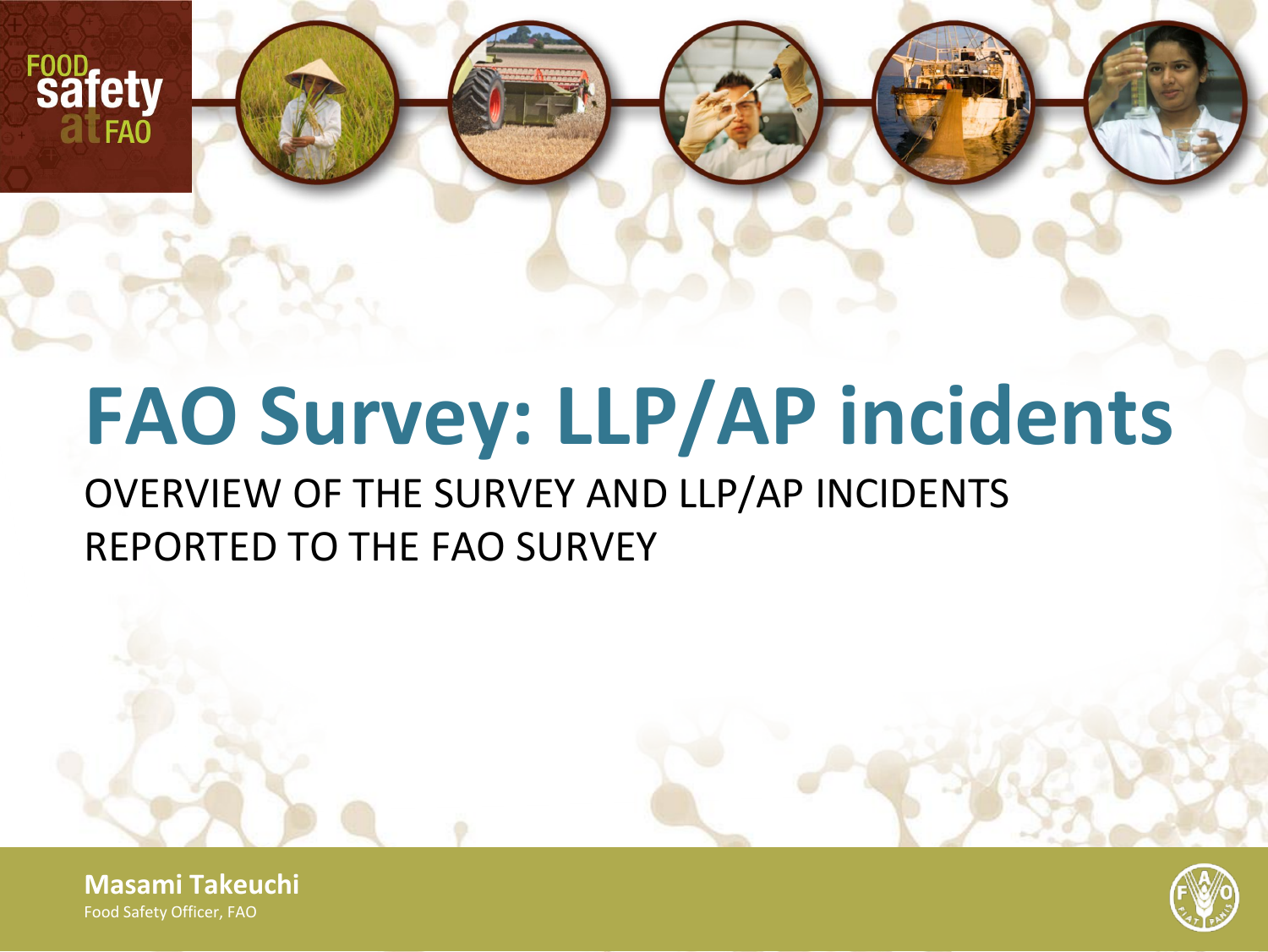### **FAO Technical Survey**

Sent out on: **25 February 2013**

Initial deadline: 18 March 2013

Deadline for responses to be included in the econometric analysis: 30 June 2013

Closure date for response to be included in the compilation document: **31 October 2013**

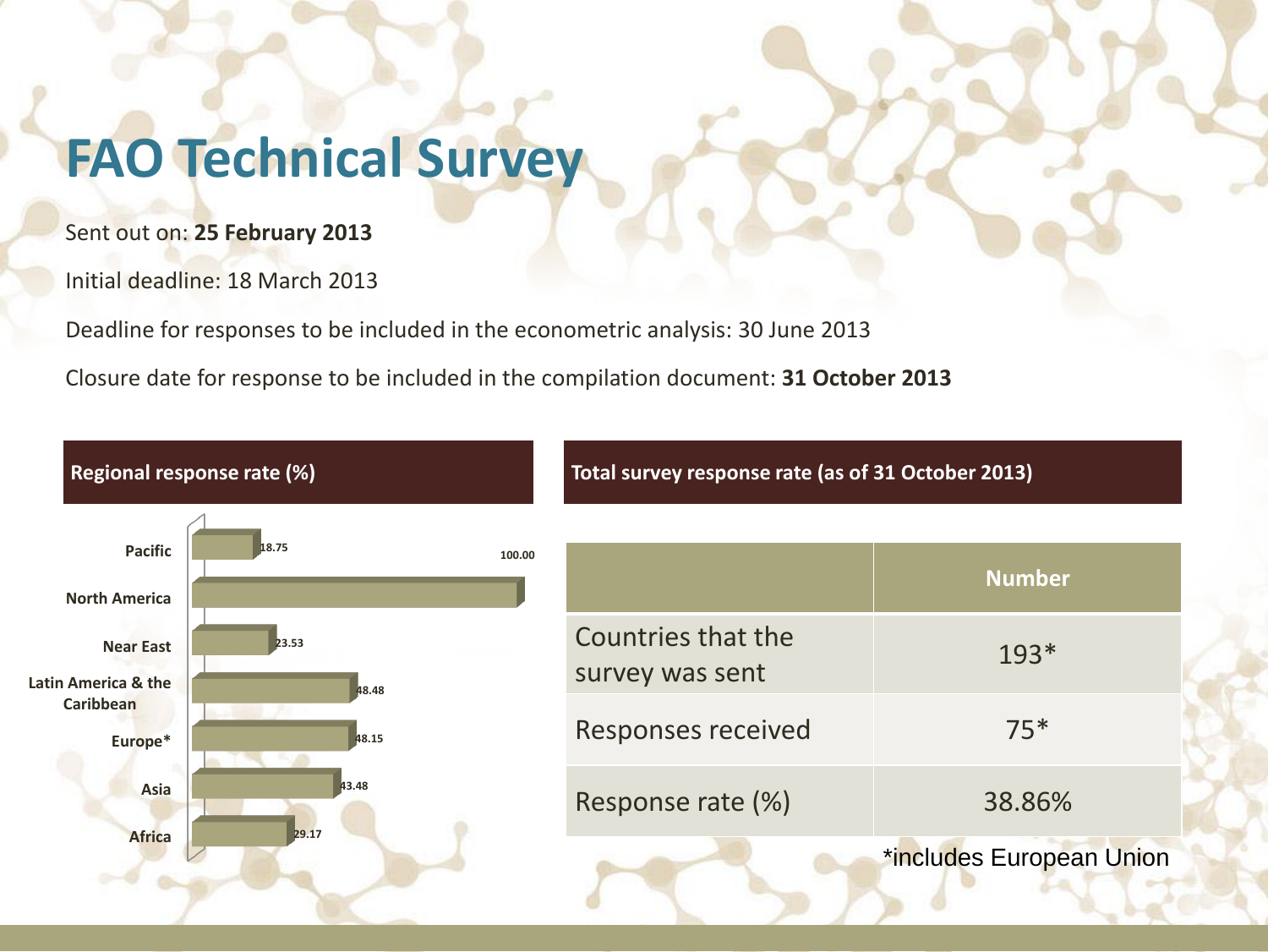### **Regional share**

**FAO Members (%) Regional response rate (%)** 

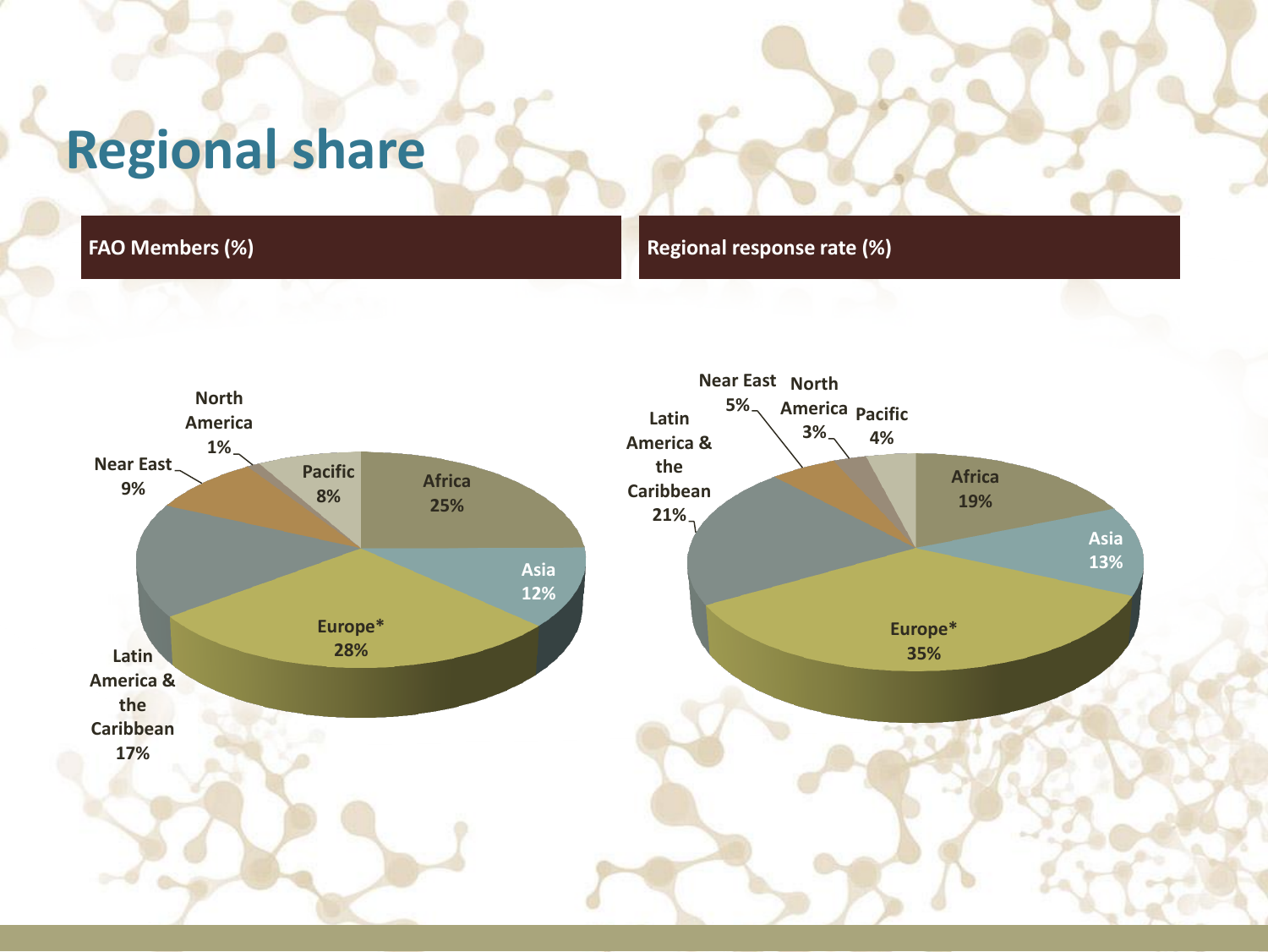### **Has your country faced situations of LLP or AP in imports in the last 10 years?**

"Last 10 years" was interpreted from 2002 to 2012, but some countries have reported incidents in 2013 as well.

**LLP/AP incidents in the last 10 years**

| <b>Response option</b> | Response (%) |
|------------------------|--------------|
| Yes                    | 35%          |
| <b>No</b>              | 50%          |
| <b>Being evaluated</b> | 1%           |
| Not applicable         | 1%           |
| No response            | 9%           |
| No information         | 3%           |
|                        |              |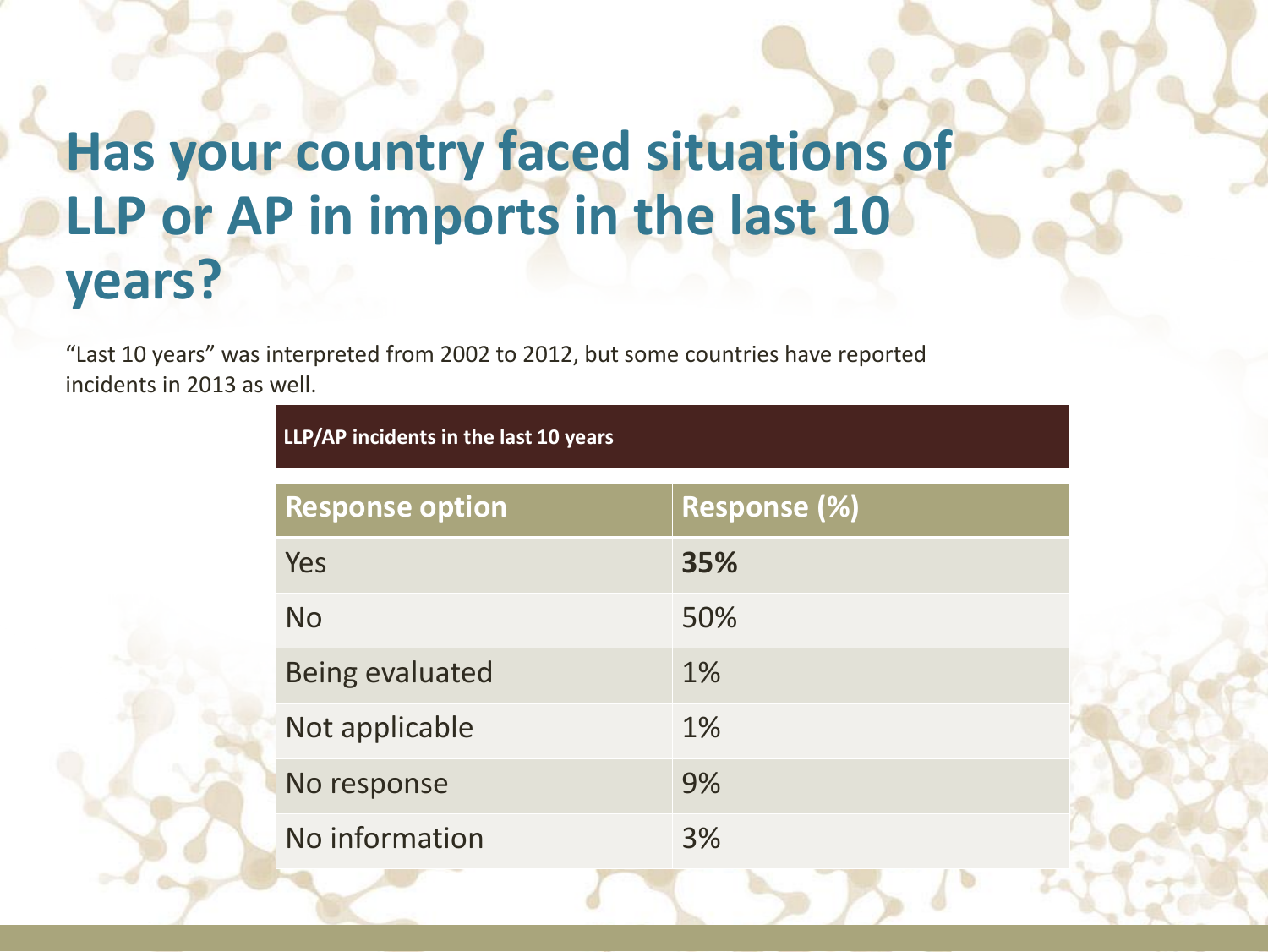## **LLP/AP incidents by country of origin**

2001/2 – 2009 (8 years): **60** incidents

2009 – 2012/3 (latest 5 years): **138** incidents

Number of countries reported LLP/AP incidents: **25** countries (out of 75 respondents)

#### **Number of LLP/AP incidents by country of origin**

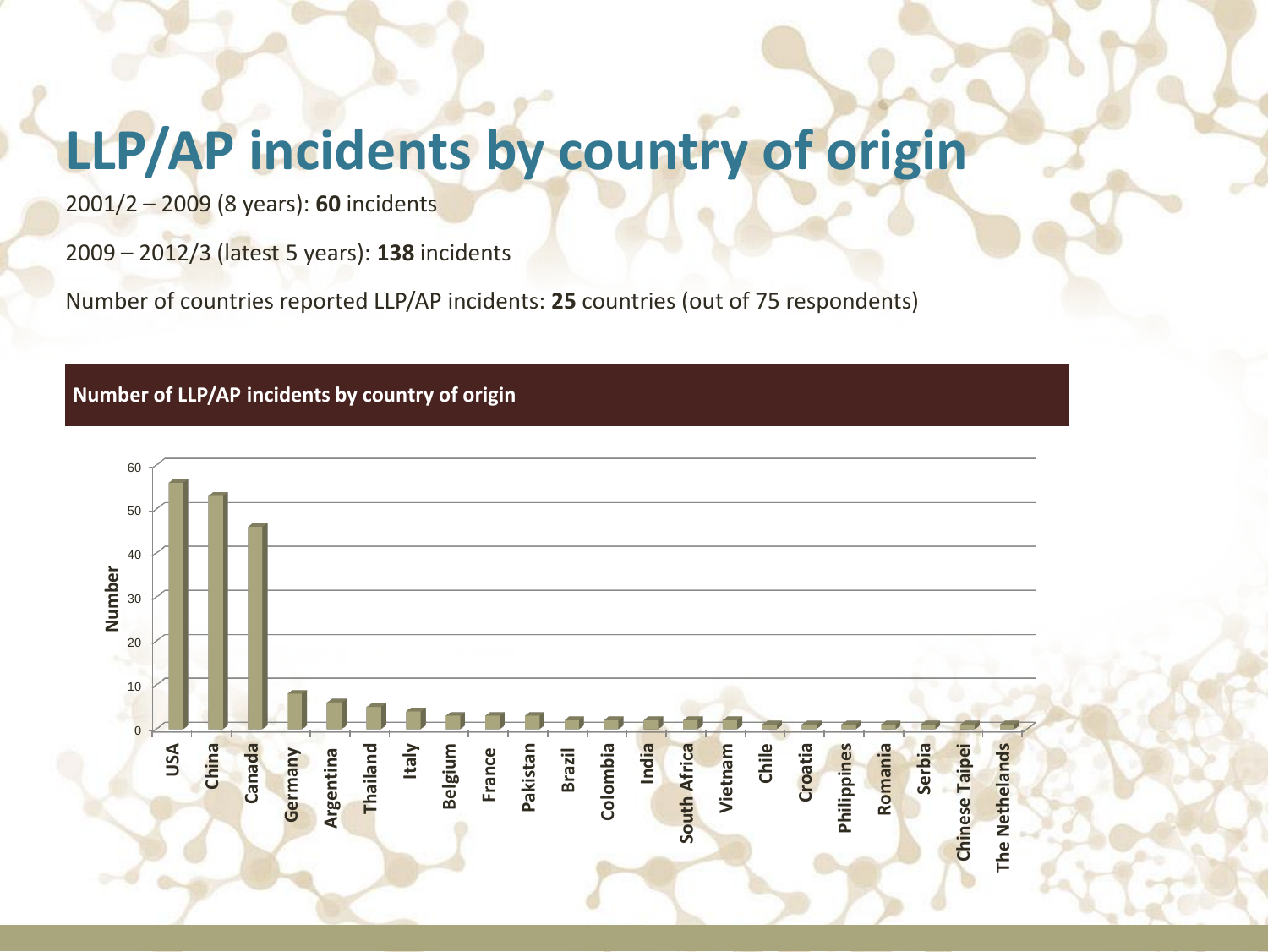### **LLP/AP incidents by commodity**

#### **LLP/AP incidents by commodity**